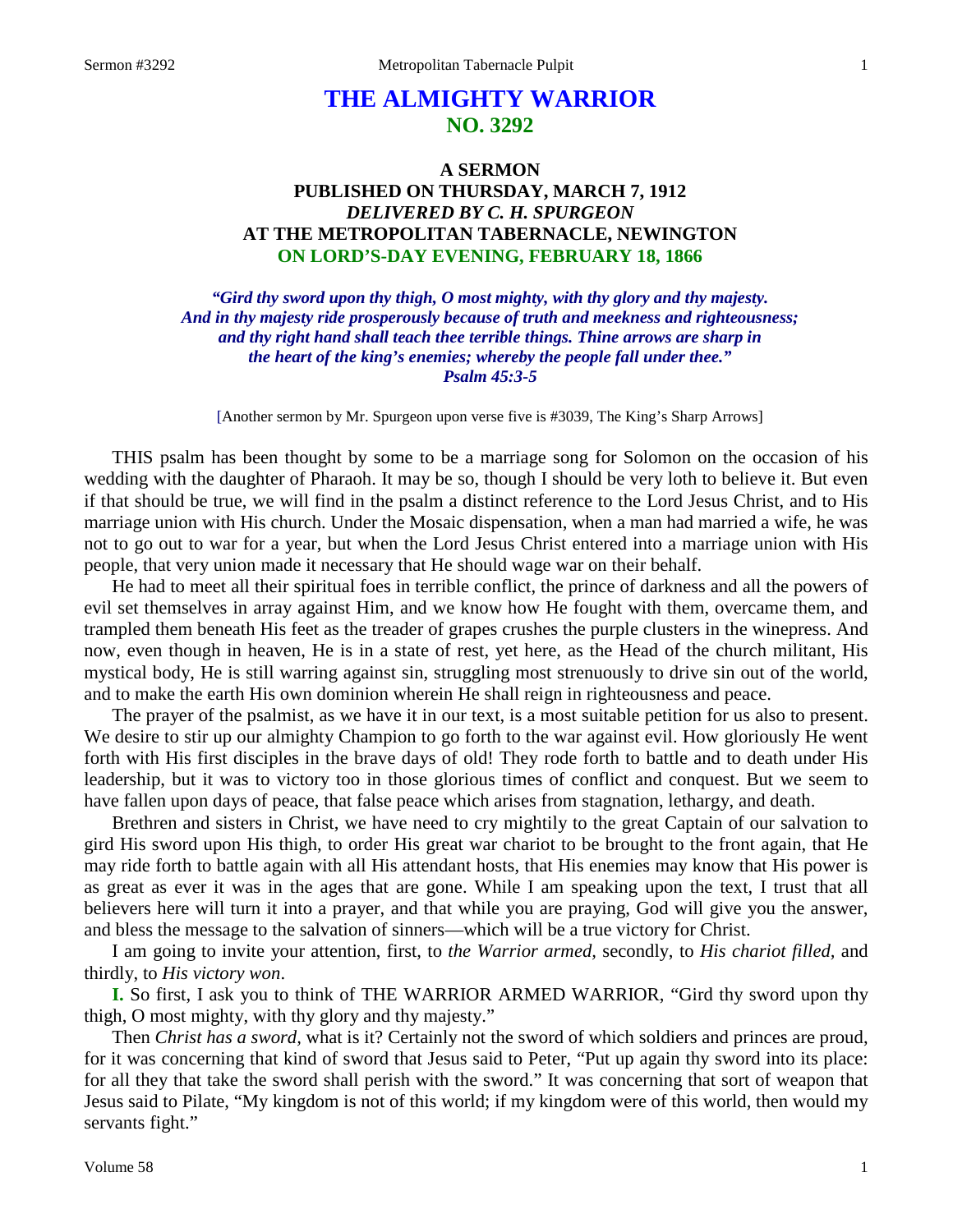Christ could truly say that the weapons of His warfare were not carnal, but that they were mighty through God to the pulling down of strongholds. His was not the kind of fighting that needs sword and spear and shield and buckler such as the world's warriors use, His wrestling was "not against flesh and blood, but against principalities, against powers, against the rulers of the darkness of this world, against spiritual wilderness in high places." The main weapon which Christ wielded was "the sword of the Spirit, which is the Word of God."

The psalmist prayed, "Gird thy sword upon thy thigh," but in the book of the Revelation we read concerning Christ, "out of his mouth went a sharp two-edged sword." You know how constantly Jesus quoted the Scriptures in resisting Satan's temptations or the assaults of His human adversaries. "It is written" was His unanswerable argument at all times.

This sword, which Christ wields, is not made of steel to cut heads, or arms, or legs, it is the sword of truth, to pierce the hearts and consciousness of sinners. It is said to be sharp, "sharper than any twoedged sword, piercing even to the dividing asunder of soul and spirit, and of the joints and marrow, and is a discerner of the thoughts and intents of the heart."

No other sword wounds as the sword of the Spirit does, it wounds so that none but God can heal. You may bring it down upon a heart that is harder than a millstone, but its edge will never be turned, and it will cleave the stone in twain. It is a sharp, wounding sword, and it is a killing sword. Wherever it goes, it kills sin, cuts iniquity in pieces, slays self-righteousness, and destroys the infirmities of the flesh.

This sword is also "two-edged." A sword with only one edge to it has a blunt back, but there is no blunt back to the sword of the Spirit, it has a front stroke and a back stroke, in fact, it cuts all ways, and every part of it is keen as a razor's edge. Promises, precepts, doctrines, threatenings are all sharp and penetrating, there is no part of the Word of God that is ineffective to produce the result for which it was given.

Notice that the psalmist prays, "Gird *thy sword* upon thy thigh." The Bible is not your Bible or mine alone, it is God's Bible, it is Christ's Bible, it is the Holy Spirit's Bible. Truth is no monopoly, it is not the priest's truth, it is the people's truth, it is everybody's truth, but it is most of all Christ's truth.

Why is it that the Word of God is Christ's sword? Surely it is because that Word tells us about Him, He is the text of which the Bible is the sermon. The Bible is like a signpost pointing to Him and saying, "This is the way to Jesus Christ."

Holy Scripture gives you a wardrobe full of choice garments, and they all smell of myrrh and aloes and cassia because Christ has worn them. The Word of God is specially Christ's because He has used it and still uses it. My use of the Word or any other preacher's use of it will have very little effect unless Christ uses us as the instruments by which He shows what He can do with it.

Someone looked at the sword of a famous conqueror, and after examining it closely said, I do not see anything particular about it." "No," was the answer, "perhaps not, but if you could see the brawny arm that wielded it, you would understand why it is so notable." So is it with the sword of the Spirit, this divinely-inspired Book, it may not seem to you as though it could work such wonders as it is continually doing, but if you could see the hand of Christ that wields that sword, then you would understand where the glory and the majesty of the truth are found, and whence it derives its power to convince and convert the sons of men.

The psalmist's petition is, *"Gird thy sword upon thy thigh*, O most mighty." When a soldier intends to use his sword, he puts it where he can easily get at it, he hangs it by his side so that he can readily draw it from its scabbard when he needs it either for attack or defense. So the prayer of our text means, "Lord, use Thy Word, put power and energy into the truth as it is proclaimed."

The preaching of a sermon may be like the drawing of a sword from its scabbard, yet it will not be really effective until Christ puts His hand to the work. The soldier's sword kills nobody until he grasps its hilt with a firm grip, and deals the deadly blow with it. Here is the sword of the Spirit, like some ancient weapon hanging on the wall of an old castle, but O Thou blessed King of kings, will You not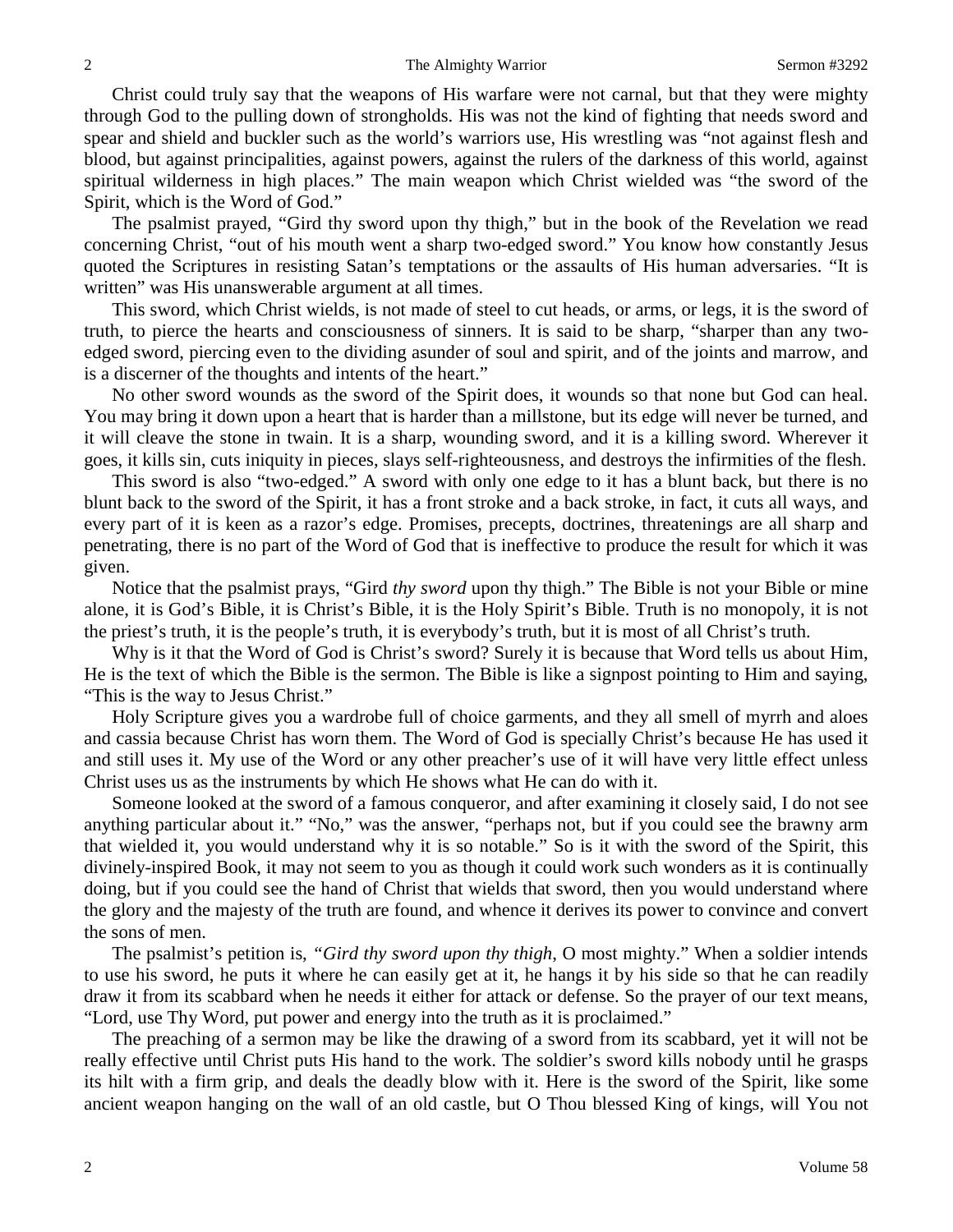#### Sermon #3292 The Almighty Warrior 3

take it in Your almighty hand, and prove again what You can do with it? Right and left will You not cut and thrust with it, and so get to Yourself a glorious victory over all the powers of evil?

Ah, sinner, if Christ shall send His Word home to your heart, you will soon perceive that is a very different thing from what it is when we poor mortals only preach it in your ears. When we blow the Gospel trumpet at Ear-gate, you take no notice, but if the Prince Emmanuel shall bring the great battering ram of His cross up to Heart-castle, and smite it blow after blow, the posts will rock, the bars will snap, the gate will fall, and the Prince will ride in and reign forever over the soul that He has won by His grace as long ago He bought it with His blood. Oh, that He would do it this very night!

Notice the title that the psalmist gives to the Almighty Warrior, "Gird thy sword upon thy thigh, O *most mighty.*" Christ is not only mighty, but He is most mighty. There have been mighty men in prayer, but He is the most mighty Advocate with His Father on His people's behalf. There have been mighty preachers of the Word, but "never man spake like this man." There have been many friends of sinners, but there has never been such a Friend of sinners as Jesus is.

Your sins are mighty to destroy, but He is more mighty to save. I will grant you that your passions are mighty, that is positive, I will grant you that they are more mighty than you are, that is comparative, but Jesus is most mighty to overcome them, and that is superlative. The superlative might of the love of Christ as exhibited in His death upon the cross is infinitely greater than the positive and comparative might of our actual sin and the depravity of our nature. May He prove Himself most mighty in winning many of you unto Himself!

The psalmist not only prays to the Lord to gird His sword upon His thigh, but he also adds, *"with thy glory and thy majesty*." Did you ever see Christ in His glory and His majesty? I know that you have never seen Him thus unless you have first seen yourself in your degradation and shame. There, where the poor broken hearted sinner lies prostrate in the dust, feeling himself to be less than nothing, the great Conqueror comes in His glory and majesty, and says to him, "I am thy salvation; I have loved thee with an everlasting love, and laid down my life that I might save thee."

You remember how John Bunyan pictures Prince Emmanuel's entry into Mansoul after He had captured it from Diabolus—"This was the manner of going up thither. He was clad in His golden armor. He rode in His royal chariot, the trumpets sounded about Him, the colors were displayed, His ten thousands went up at His feet, and the elders of Mansoul danced before Him." They might well rejoice at His coming in glory and majesty to take up His abode in their midst, and to prove to them how fully He had forgiven their rebellion now that they had repented of their sin, and accepted Him as their rightful Lord and Savior. So will it be with all here who welcome Christ into their hearts, and no longer yield allegiance to the prince of darkness.

**II.** Having thus shown you the Warrior armed, I am now going to bid you look upon THE CHARIOT FILLED, "And in thy majesty ride prosperously because of truth and meekness and righteousness."

The Eastern monarch stood erect in his war chariot, and rode forth in great splendor in the midst of his troops. To my mind, the preaching of the Gospel is the chariot of our Lord Jesus Christ. The Gospel itself is His sword, and the preaching of the Gospel, the distribution of the Word, by which Christ is made known to the sons of men, may be likened to His chariot of salvation.

This chariot appears to have four wheels, or if you like, you can call them the four milk-white steeds that draw the Gospel chariot, their names, according to our text, are majesty, truth, meekness and righteousness. These are the four supports of the Gospel, or the four motive powers by which the Gospel of Christ is brought into the hearts of sinners.

The power of the Gospel lies first, then, in *the majesty of Christ*. Sinner, Jesus Christ, the Son of Mary, is also the Son of God, who could truly say, "I and my Father are one." He who died on Calvary's cross is the King of kings and Lord of lords. That very man who cried in agony, "I thirst," is the Almighty God who holds the waters in the hollow of His hand. Does not this move you to trust Him? The majesty of Christ ought to win not only your admiration, but also your affection. He whose face was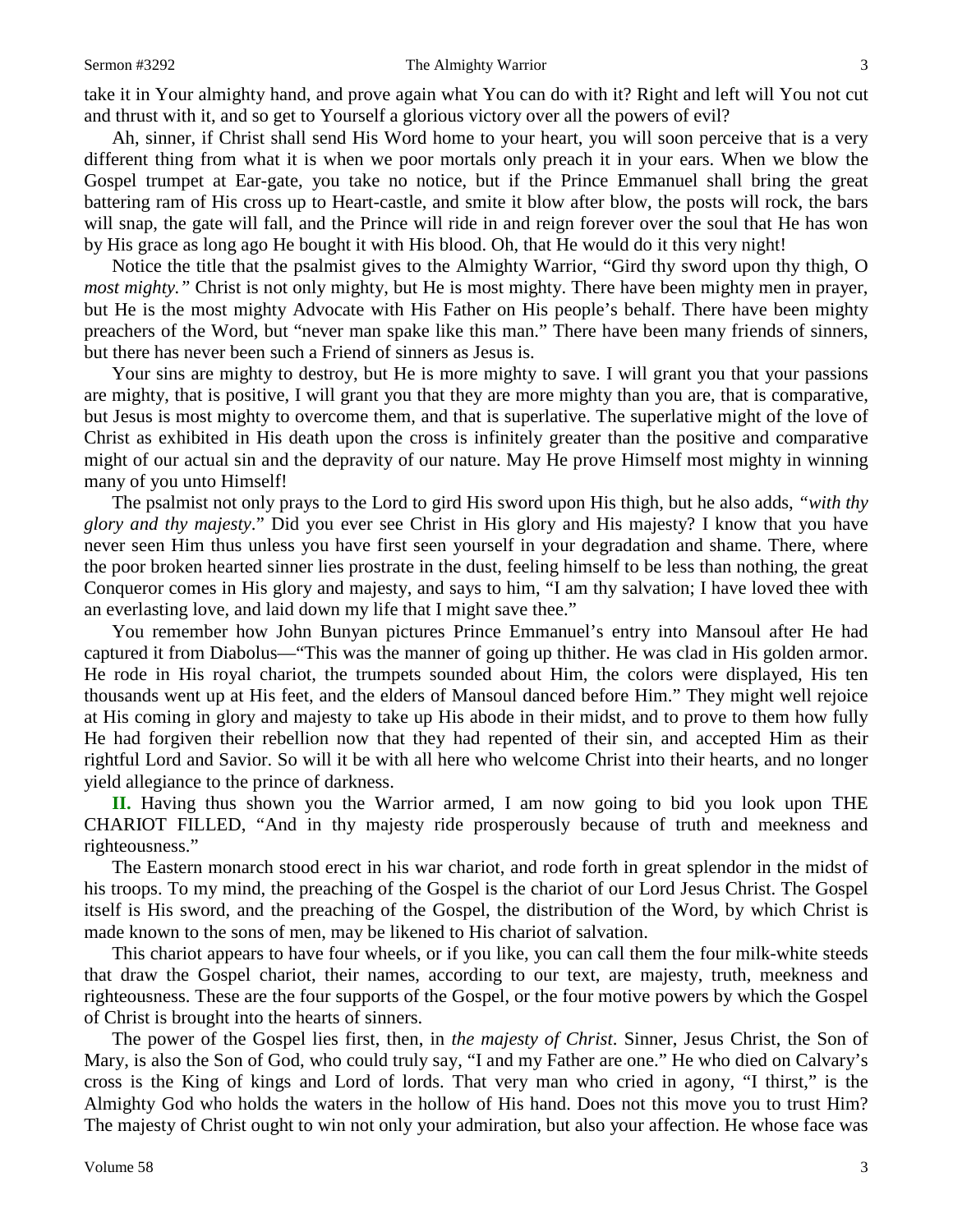more marred than that of any other man, was the One of whom Isaiah said, "His name shall be called Wonderful, Counselor, The mighty God, The everlasting Father, The Prince of Peace." Oh, does not this fact melt your heart, and woo and win you to Him, that He, against whom you have sinned, should have suffered for your sins, and borne the curse and penalty that were due to you? Surely the majesty of Christ should lead you to trust Him.

Then, the next wheel of the chariot, or the second of the noble steeds drawing it, is *truth*. Sinner, the Gospel which is preached to you is true. Whatever there is in the world that is false, this certainly is a positive fact, "Christ Jesus came into the world to save sinners." It is also true that He will receive you if you come unto Him, come and trust Him, and see if He will not welcome you.

It is true that He can forgive the blackest offenses, and that He does forgive all who sincerely repent of their sin, and trust in His atoning sacrifice. It is true that He can uproot sin from the heart, make the unholy holy, and cause the disobedient to become obedient to God's commands. This is not a matter of conjecture on our part, it is no guesswork, no dream of an excited imagination, many of us have proved the sanctifying power of the doctrines of the cross, and we therefore urge you to prove this for yourselves, so that the truth of the Gospel may commend itself to you.

The next wheel or steed of the chariot is *meekness*. Jesus said, "Learn of me; for I am meek and lowly in heart." It is no proud Savior who invites you to come to Him. Let me remind you working men that Jesus Christ belonged to your rank in life, and probably toiled at the carpenter's bench with Joseph, the husband of His mother Mary. He was no domineering aristocrat, looking down with contempt upon men and women in a lower stratum of society. The Lord says concerning Him, "I have exalted one chosen out of the people." He is the people's Christ [See sermon #11, The People's Christ]. He is a condescending Savior, who took little children up in His arms, and blessed them, and said, "Suffer the little children to come unto me, and forbid them not: for of such is the kingdom of God."

Notwithstanding all His glory and majesty, He disdains not the poor and needy, and His ear is ever open to the cry of the humble and contrite. He takes pity upon the prisoner, He hearkens to the wail of the sorrowful, He has respect unto the broken in heart, and is ever tender and compassionate to all who seek His aid. Surely this meekness of the Savior must commend the Gospel to you.

Then the fourth wheel**—**or the fourth steed if you prefer that metaphor**—**is *righteousness*. O brethren, what a righteous Savior Jesus is, and what a righteous Gospel His Gospel is! A man might well fall in love with the Gospel for this reason, if for no other, that it sets forth so clearly the majesty of divine justice. God determined to save sinners, yet He would not save them at the expense of justice. He delights in mercy, yet He would not indulge even His darling attribute to the detriment of His righteous law. Christ gave His back to the smiters, and His cheeks to them that plucked off the hair, He hid not His face from shame and spitting. He yielded up His hands and His feet to the cruel nails, His body to pangs indescribable, and His soul to agonies so terrible that He cried, "My soul is exceeding sorrowful, even unto death." He bore**—**

# *"All that incarnate God could bear, With strength enough but none to spare,"—*

in order that He might fully vindicate the justice of God. Righteousness well completed the number of the wheels of the chariot of salvation, or the steeds that draw that chariot wherever God wills it to go, may they, by His grace, draw it just where you are, poor sinner, and may that same grace constrain you to enter that chariot, that you may ride in it to glory everlasting!

But dear friends, a Gospel without Christ is like a chariot without a rider in it, and of what avail is an empty chariot? In the front of the chariot of the Gospel stands Jesus Christ in all His glory and His majesty, I wish that all preachers would always remember this. Some of them seem to me to preach the doctrines of the Gospel, and others of them proclaim its precepts, and in that way they bring out the chariot, but there is no rider in it, they have left out the Christ who is its Chief, indeed, its only glory. But whatever else the preacher may forget, he should never forget his Master, but always give Him His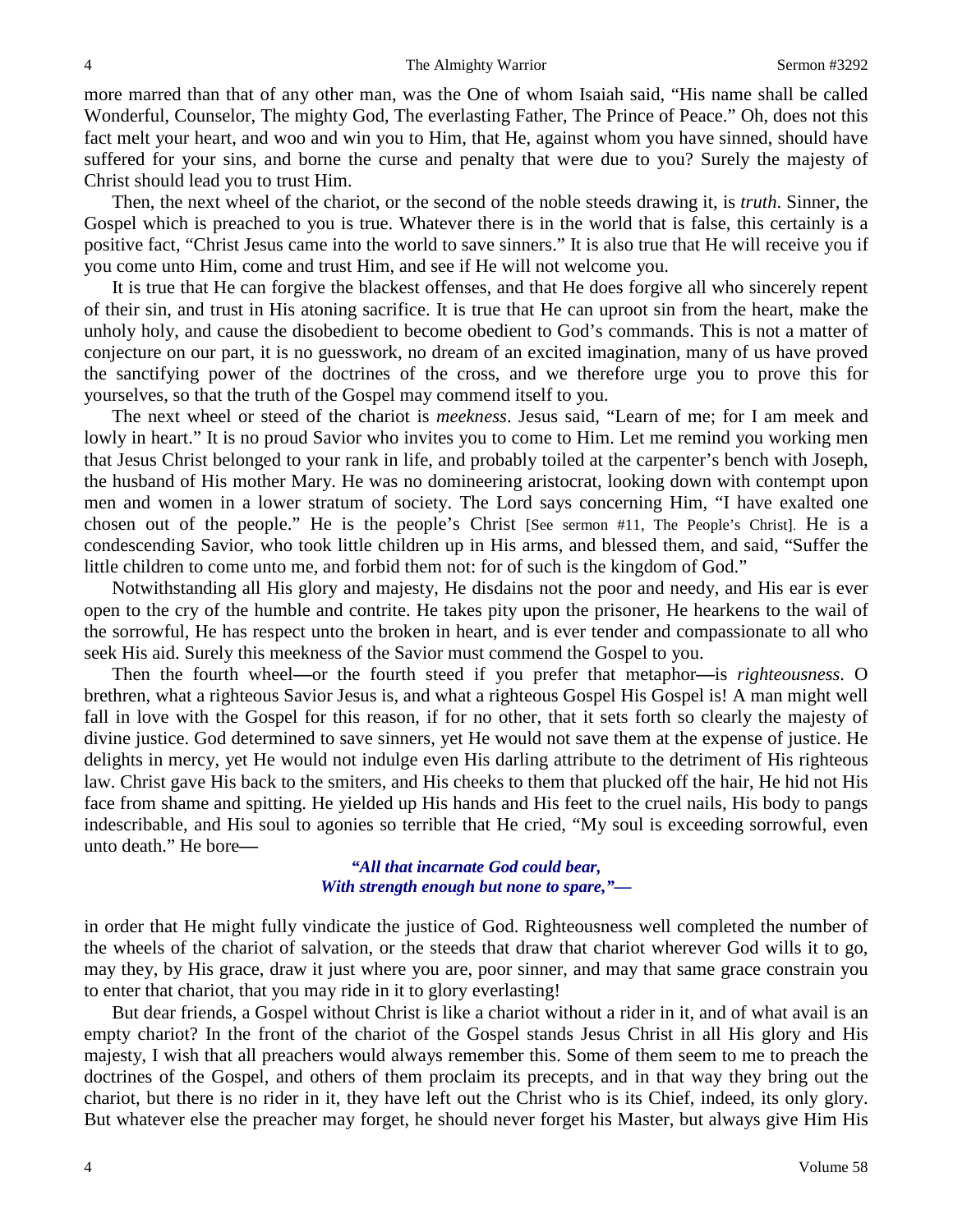#### Sermon #3292 The Almighty Warrior 5

rightful place. He should say to his Lord as the psalmist said to Jerusalem, "If I forget thee, let my right hand forget her cunning. If I do not remember thee, let my tongue cleave to the roof my mouth." What is there for any man to preach about if he leaves Jesus Christ out of his sermon? A discourse without Christ in it is delusion and a sham, mere playing with immortal souls, a mockery both of God and man.

Jesus Christ and Him crucified should be the Alpha and the Omega of every sermon. Even if the preacher is not preaching Christ directly, he ought to be preaching Him indirectly, proclaiming the truth in such a way that it shall either draw the sinner or else drive him to the cross of Christ. In the chariot of our ministry I hope that we can without without hesitation say that Jesus Christ rides in His glory and in His majesty.

But although Christ may thus ride in the chariot of our teaching, He must always be there in His omnipotent might and in the power of the ever-blessed Spirit, so I want you who love Him to pray the psalmist's prayer, "Gird thy sword upon thy thigh, O most mighty, with thy glory and thy majesty. And in thy majesty ride prosperously because of truth and meekness and righteousness."

There is a fine old Welsh hymn which I wish I could turn into English without spoiling it, it runs somewhat to this effect—"O Jesus, come forth! Leave the ivory palaces! Thy chariot waits for Thee, come forth, come forth! Hell trembles before Thee, all heaven adores Thee, earth owns thy sway, men's hearts cannot resist Thee, come forth, come forth! Bars of brass Thou breakest, gates of iron give way before Thee, come forth, come forth, O Jesus, for Thy chariot awaits Thee now!"

**III.** Now we are to close with our third head, THE VICTORY WON, "Thy right hand shall teach thee terrible things. Thine arrows are sharp in the heart of the king's enemies; whereby the people fall under thee."

Many representations of Eastern monarchs picture them not only as wearing a sword upon the thigh when riding in the great war chariot, but also as bearing a battle bow, and the artists, wishing to flatter their royal masters, represented the king's arrows as going right through the hearts of the king's enemies. Our almighty Warrior has a sure aim, He never misses the heart at which He shoots His arrows. That same Gospel which is like a two-edged sword is, in another aspect, like sharp arrows shot from the bow of a mighty archer. Arrows, you know, can do nothing until they are shot. The arrow is useless without the bow, and the bow itself is useless without the hand and arm of the man who bends it, and speeds the arrow to the mark he wants to hit.

It used to be said of William the Conqueror that no man in England except himself could bend his bow, and so is it with the bow that belongs to our great Conqueror, no one but He can bend it. When He fits the arrows to the string, and draws the bow with His Almighty hand, the missile flies with irresistible force, and buries itself in the heart at which the King took such unerring aim.

I take it that these arrows are not so much intended to represent the whole Bible as certain texts out of the Bible—*sharp arrows from the quiver of revelation*. Sometimes one arrow will be shot, and sometimes another, but they are all sharp. Have you, my hearers, ever felt the pang that goes through the heart when one of these sharp arrows strikes it? So long as it lasts, there is no pain so keen as that produced by conviction of sin, and there is no cure for that pain except from that very hand which shot the arrow that caused it.

These arrows are spoken of in the plural because while there are arrows of conviction, arrows of justice, arrows of terror, there are also arrows of mercy, arrows of consolation. While there are arrows that kill sin, there are also arrows that kill despair, which also is a sin, and as there are arrows that smite and slay our carnal hopes, so there are other arrows that effectually destroy our sinful fears, and all these arrows are sharp in the heart of the King's enemies, there is not a blunt one in the whole quiver.

Notice that *all these arrows belong to the King*. It is to the "most mighty" that the psalmist says, *"Thy* arrows." The truth never comes home to our heart and conscience until the Holy Spirit convinces us that it is God's truth. There are some doctrines in the Scriptures which many are unwilling to accept as divine although they are very clearly revealed in the Word, and they are truths which God has over and over again blessed to the salvation of souls. People have often said that the doctrine of election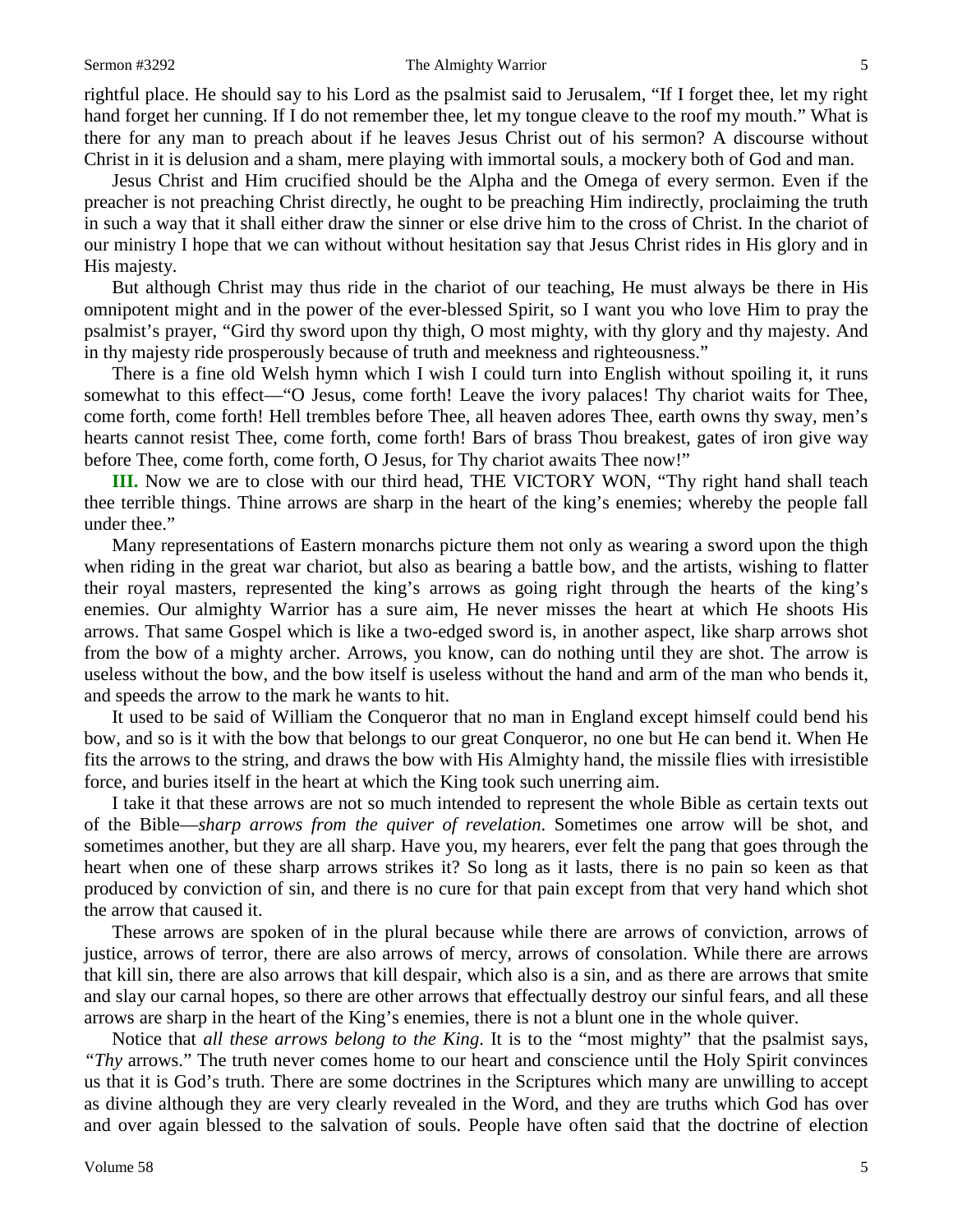ought not to be preached lest it should prove to be a stumbling block in the way of sinners coming to Christ, yet I can testify that we have had scores of souls brought to the Savior and added to this church, through sermons upon election, predestination, and those other great truths in which many of us believe and rejoice. They are certainly among the sharp arrows of our King.

Observe too, *where the King's arrows go*. They all pierce the heart, "Thine arrows are sharp in the hearts of the king's enemies." Some of you have been struck by an arrow in your head. Well, that would kill you if it were literally an arrow, but the King's arrows when they metaphorically strike the head, that is, when there is a merely intellectual assent to the truth of the Gospel, are not effective as they are when they enter the heart. Some of you have been struck by these arrows in your legs, that is to say, you have gone limping upstairs to pray for a little while, yet there has been no such killing work as there is when the King's arrows pierce the heart. When they strike the sinner there, they inflict a mortal wound, for out of the heart are the issues of life.

O Lord, smite the sinners heart! Kill his old life, and give him a new life. Slay him as Thine enemy, but cause him to live as Thy friend. Shoot Your arrows right through the heart that loves sin and hates You, the heart that loves drunkenness, that loves lust, that loves Sabbath breaking, that loves evil in any form. Kill that heart O Lord, and then give a new heart and a right spirit!

Let me remind you that there is a time coming when Christ will go forth to war with all His armor on, that is the time of which we read in the Revelation, "out of his mouth goeth a sharp sword, that with it he should smite the nations; and he shall rule them with a rod of iron….In righteousness he doth judge and make war." It will be a terrible thing for all who are the enemies of the King in that day, His arrows will indeed be swift and sharp to slay them.

Do not long for that day to come, you unconverted ones, for to you it will be a day of darkness and not of light. It will be a dreadful day for those of you who have despised and rejected the Christ of God when He shall fit His sharp arrows to the string, draw the bow, and pierce you to the heart. Whither will you flee from the glance of His all-seeing eye? Up to the loftiest mountains His shafts shall fly after you, in the trackless deserts, in the densest forests, far out upon the mighty ocean, His arrows shall find you out. Try not to fly from Him, but flee to Him. If a man wanted to shoot me with a bow and arrow, I would try to clasp him in my arms, and hold him to my heart, for how could he shoot me then? Close in with Christ in this fashion, run not from Him, but run to Him, and clasp Him to your heart and never let Him go.

If you yield to Christ, you will find that He will no longer be angry with you, He is loving and gracious, and He delights to welcome penitents to His heart. Oh that He might receive you this very hour! He will if you only trust Him, and then you will see Him riding in His chariot in quite another fashion. Perhaps at first you will be afraid of Him and ask, "Lord, what have You come hither to do?" And He will reply, "I have come to smite your sins with My sharp arrows."

One after another He will fit them to His bow and shoot at all He means to slay. He will kill your profanity. He will kill your self-righteousness. He will kill your self-trust, all of those will be pierced through and through by His unerring darts.

Then He will shoot at your pride and kill it outright, and make you humble as a little child. He will shoot at your love of the world, He will shoot at all your pleasures which are not holy pleasures, He will shoot at every lust and every evil propensity within you, and down they will fall everyone slain by His sharp arrows, and blessed will it be for you when they are all slain, who would wish to spare any one of these King's enemies? Rather rise up yourself, and help the King to slay them, surely you will give no quarter to those that are your foes as well as His.

Finally, sinner, trust the Savior. He died for sinners, bearing their sins in His own body on the tree. He died for all who trust Him, and they who trust Him shall find Him faithful and true, and He shall bring them home to His Father's house to dwell with Him forever. Oh, that all of us might be in that blessed company! God grant it, for Jesus' sake! Amen.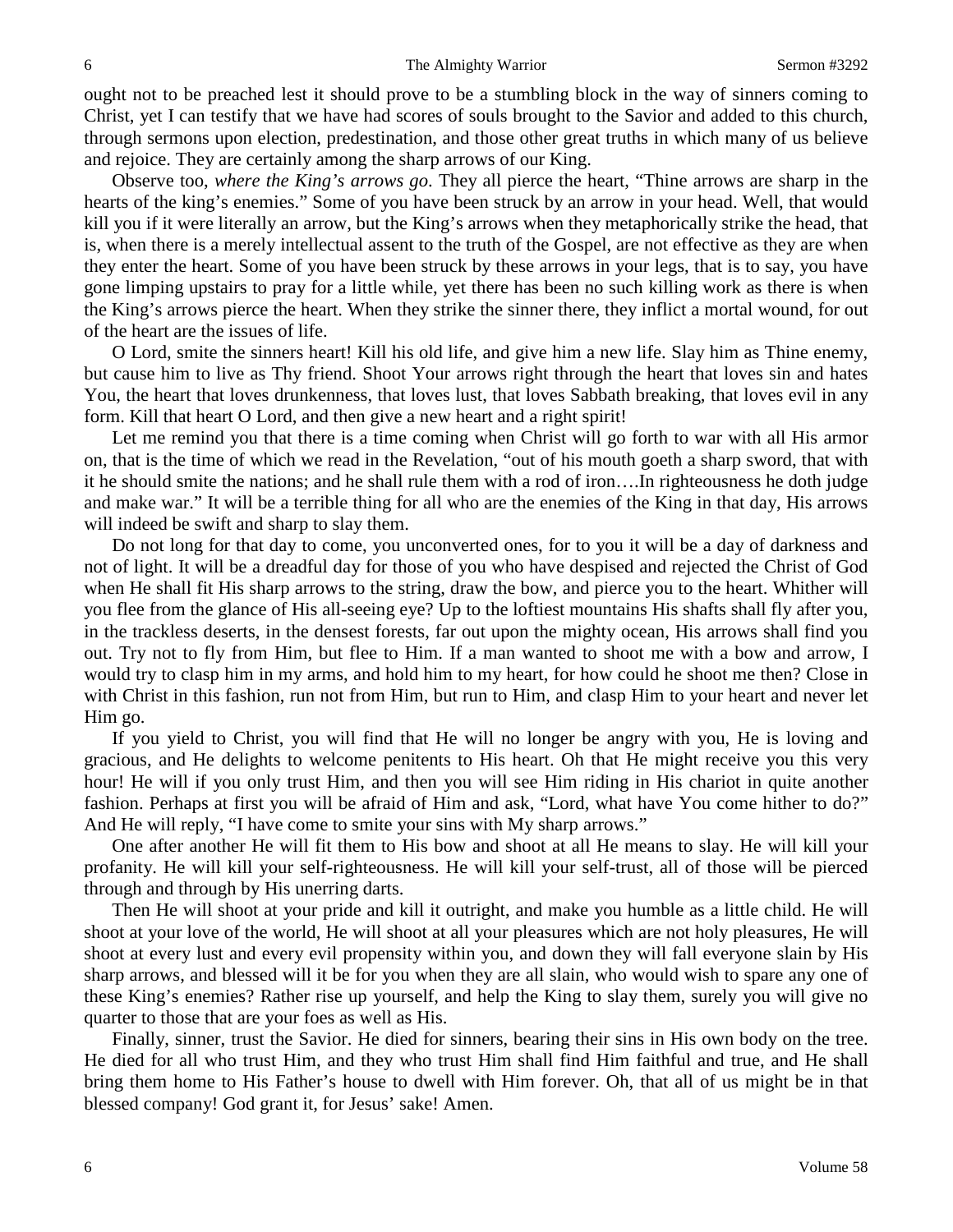# **EXPOSITION BY C. H. SPURGEON**

# *PSALM 103*

## **Verse 1.** *Bless the LORD, O my soul:*

Come, my soul, wake up, bestir yourself, for you have a great work to do, such work as angels do forever before the throne of God on high.

**1.** *And all that is within in me, bless his holy name.* [See sermons #1078, The Saints Blessing the Lord, and #2121, The Keynote of the Year].

Let no power or faculty exempt itself from this blessed service. Come, my memory, my will, my judgment, my intellect, my heart, all that in me is to be stirred up by His holy name to magnify and bless. "Bless the LORD, O my soul," for the music must begin deep down in the center of my being, it must be myself, my inmost self, that praises God!

# **2.** *Bless the LORD, O my soul, and forget not all his benefits:*

This shall be the first note of our grateful song, "We love him because he first loved us." We have not to go abroad for materials for praise, they lie all around us at home. "Forget not all his benefits" to thee, my soul, His overwhelming, His innumerable benefits, which have to be summed up in the gross as "all his benefits," forget them not.

#### **3.** *Who forgiveth all thine iniquities;*

Come, my soul, can you not praise God for sin forgiven? This is the sweetest note in our song of praise, "Who forgiveth *all* thine iniquities,"—not merely some of them, the blessed Scapegoat has carried the whole mass into that "No man's land" where they shall never be found again.

**3.** *Who healeth all thy diseases;*

He is the Physician who can heal you, my soul. Your diseases are the worst diseases of all, for they would drag you down to hell if they remained unhealed, but He "healeth all thy diseases."

**4.** *Who redeemeth thy life from destruction;*

O my soul, praise God for redemption. If you cannot sing about anything else, sing of "free grace and dying love." Keep on ringing "those charming bells."

**4.** *Who crowneth thee with lovingkindness and tender mercies;*

What! can you wear such a crown as this, which is made up of loving kindness and tender mercies, and yet not bless Him who put it upon your head? Oh, let it not be so, but let us each one break forth in spirit in Mary's song, "My soul doth magnify the LORD."

**5.** *Who satisfieth thy mouth with good things; so that thy youth is renewed like the eagle's.*

This is heavenly feasting on heavenly fare. There is divine satisfaction to be derived from the finished work of the Lord Jesus Christ. O my soul, pray to God to give you this satisfying food so that your youth may be renewed, so that your wing feathers may grow again, that you may mount as eagles do! Surely, dear friends, this little list of mercies, though such a short one, comprises an immensity of mercy far beyond our utmost comprehension, let us bless the Lord for it all.

**6.** *The LORD executeth righteousness and judgment for all that are oppressed.*

Let the poor and the down-trodden praise the Lord who so graciously takes care of them. He is the Executor of the needy, and He is the Executioner of those that oppress them.

**7.** *He made known his ways unto Moses, his acts unto the children of Israel.*

Therefore let us bless the God of revelation, who does not hide Himself from His creatures, but who makes known both His ways and His acts unto His chosen people. An unknown God is an unpraised God, but when He reveals Himself to His people, they cannot refrain from blessing His holy name.

**8.** *The LORD is merciful and gracious, slow to anger, and plenteous in mercy.*

Praise Him for all this, at every mention of any one of His divine attributes let your hearts beat to the music of praise.

**9.** *He will not always chide: neither will he keep his anger for ever.*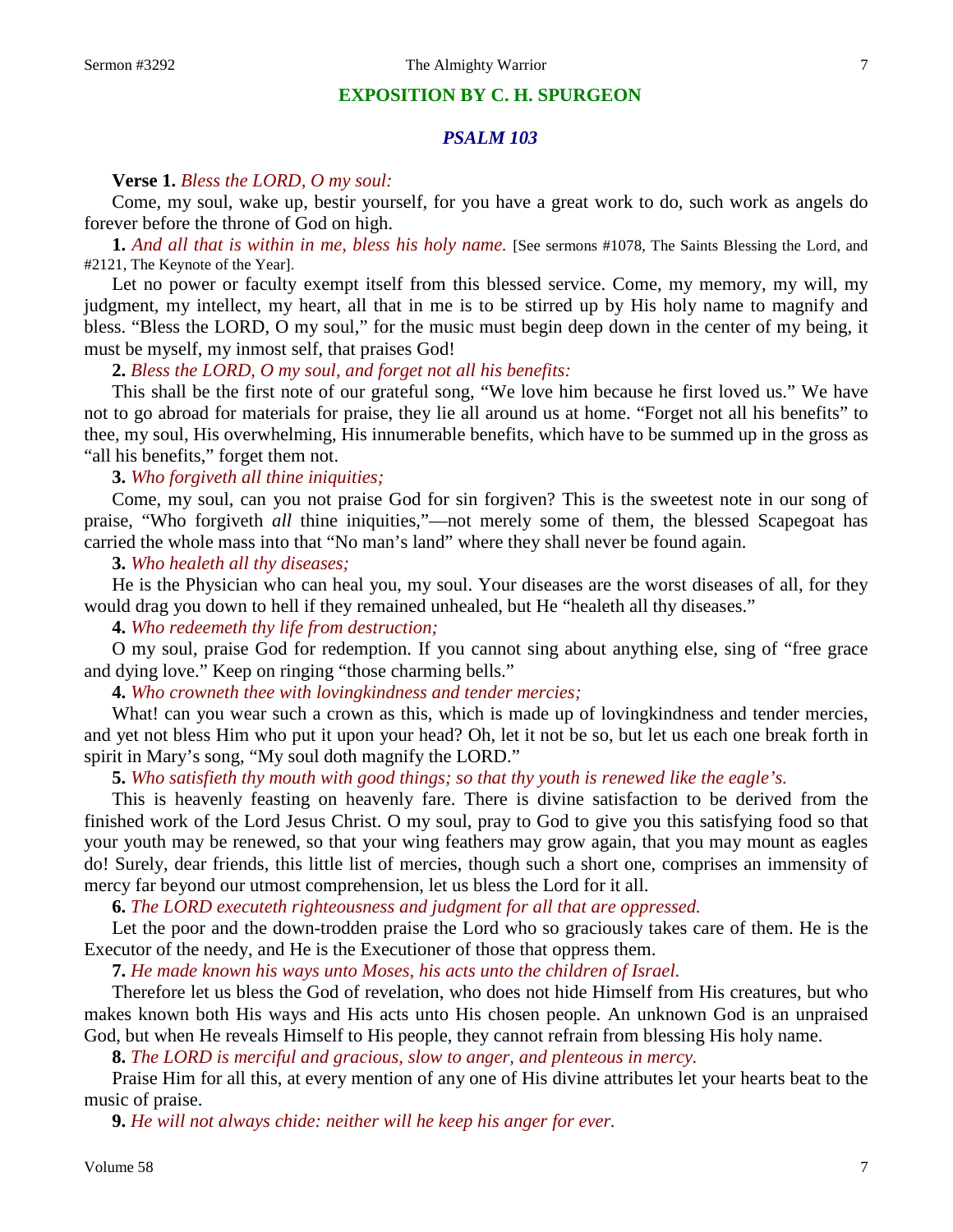Therefore let the afflicted praise Him, let the downcast and the despondent sing praises unto His holy name. If they cannot sing because of anything else, let them bless the name of the Lord that He will not keep His anger forever.

# **10.** *He hath not dealt with us after our sins; nor rewarded us according to our iniquities.*

Let us all thank God that we are not in hell, and that we are yet on praying ground and on pleading terms with Him, and some of us can praise Him that we shall never come into perdition, for He has saved us with an everlasting salvation. Truly, if we did not bless Him, every timber in this house and every iron column that supports this roof would burst out in rebukes for our ingratitude.

## **11.** *For as the heaven is high above the earth, so great is his mercy toward them that fear him.*

Look up to the blue sky, try to imagine what is beyond the stars, and then say to yourself, "So great is his mercy toward them that fear him," and try to praise Him as He deserves to be praised.

**12.** *As far as the east is from the west, so far hath he removed our transgressions from us.*

Let us therefore unstintedly praise Him for such boundless lovingkindness and tender mercy.

**13.** *Like as a father pitieth his children, so the LORD pitieth them that fear him* [See sermons #941, The Tender Pity of the Lord, #1650, God's Fatherly Pity, and #2639, Our Heavenly Father's Pity].

He has an infinitely tender heart, He never strikes without regret, but His love always flows most freely. No earthly father or mother is half so full of pity as God is to His children.

**14.** *For he knoweth our frame; he remembereth that we are dust.*

Our bodies are just animated dust, and our souls are so weak and feeble that even they might be compared to dust in His sight—not iron or granite, but simply dust. What men call "the laws of nature" are so stern that it is a wonder that men live as long as they do, for earthquakes and tornadoes and volcanoes are forces that no man can bind, and when so many men are constantly crossing the sea, it is a wonder that so many of them ever come to land again.

**15.** *As for man, his days are as grass: as a flower of the field, so he flourisheth.*

You are like the primrose by the river's brink, or the buttercup and the daisy in the meadow that is mown with the scythe. That is all we mortals are**—**not mighty cedars, not solid rocks, but just flowers of the field or as so much grass.

**16.** *For the wind passeth over it, and it is gone; and the place thereof shall know it no more.*

The hot winds of the East blow over a meadow, and it is burned up immediately. Even in the South of France, when the Sirocco has blown across from Africa, I have seen the fairest flowers look in a short time as if they had been burned with hot iron, and such are we when pestilence, as we call it, comes. It is but a breath of poisonous wind, and we are soon gone.

# **17.** *But—*

This is a blessed "but"—

**17.** *The mercy of the LORD—*

That is not a fading flower, that is not a withering wind, "But the mercy of the LORD"—

**17.** *Is from everlasting to everlasting upon them that fear him, and his righteousness unto children's children;*

Here are innumerable mercies all enclosed in the one mercy of the Lord, everlasting mercy, covenant mercy. If we do not praise God whenever we think of the covenant of grace, what are we at? We must be possessed by a dumb devil if we do not praise Him whose mercy "is from everlasting to everlasting upon them that fear him."

**18-19.** *To such as keep his covenant, and to those that remember his commandments to do them. The LORD hath prepared his throne in the heavens; and his kingdom ruleth over all.*

Now, children of the King, will you go mourning all your days? You who dwell in the light of His throne, will not you be glad? Rejoice, O believer, for your King lives and reigns forever.

**20.** *Bless the LORD, ye his angels, that excel in strength, that do his commandments, hearkening unto the voice of his word.*